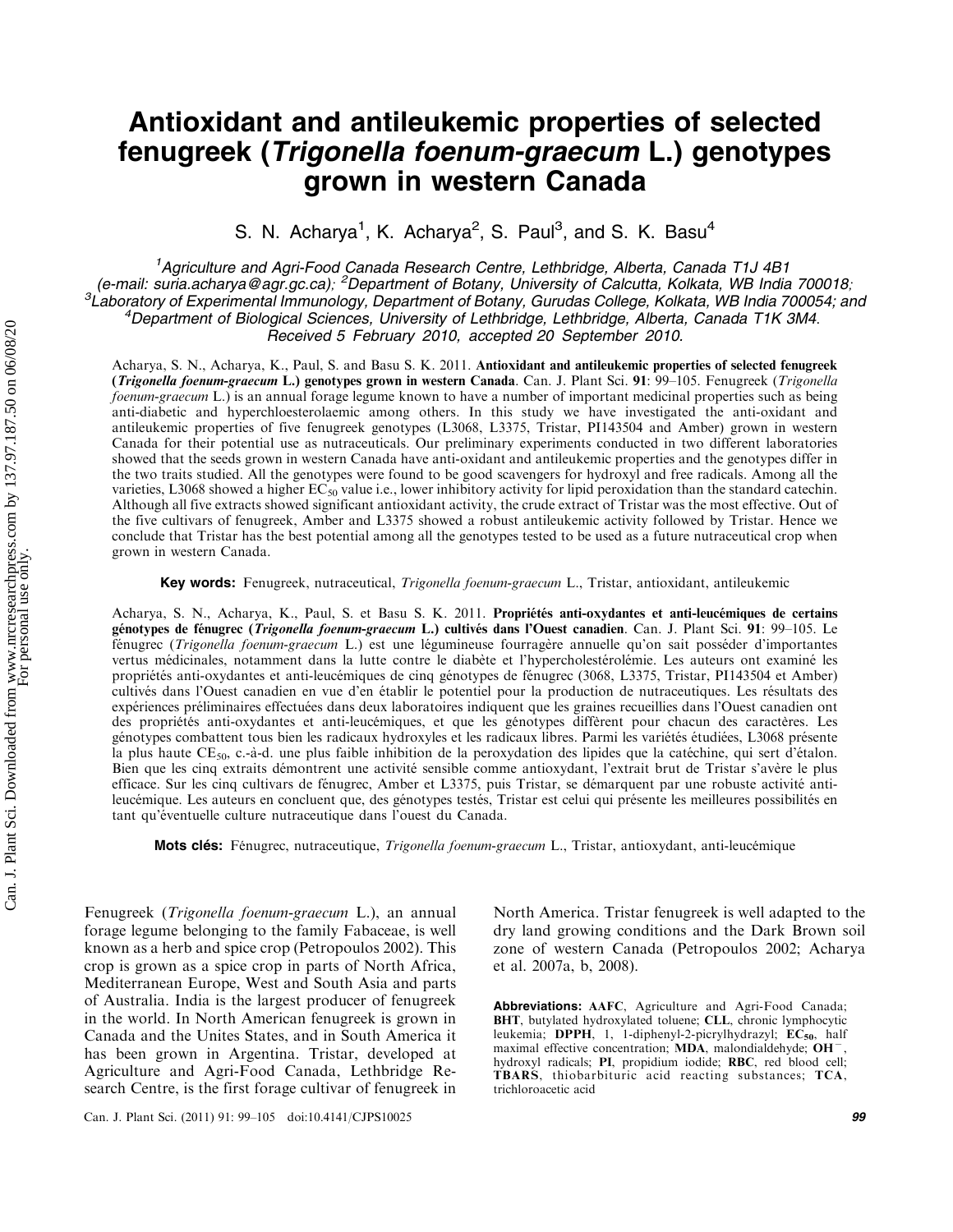#### 100 CANADIAN JOURNAL OF PLANT SCIENCE

It is important to note that in addition to its traditional use as a spice and forage crop, fenugreek has been reported to be an important medicinal plant with a large number of medicinal properties such as being anti-diabetic, hypercholesterolemic, antileukemic, anti-nociceptive, antipyretic and antimicrobial, etc. [as reviewed in Acharya et al. (2008)]. A number of researchers have also reported its antioxidant properties (Genet et al. 2002; Thirunavukkarasu et al. 2003; Kaviarasan et al. 2004) and anti-lithogenic properties (Reddy and Srinivasan 2009a, b). The medicinal properties attributed to fenugreek have been reported to be associated with its unique phytochemicals, such as complex carbohydrates (galactomannans), steroidal sapogenins (diosgenin, yamogenin, tigogenin, neotigogenin), alkaloids (trigonelline) and amino acids (4-hydroxyisoleucine) [as reviewed in Acharya et al. (2007a, 2008)]. Our research group, while working on agronomic and yield traits of fenugreek, observed that the crop is significantly impacted by a strong gen $otype \times environment$  interaction effect (Acharya et al. 2006, 2007a, b). We have also previously reported consistent yield variation and strong genotype $\times$ environment effects on different fenugreek accessions from our germplasm collection on both diosgenin content (Taylor et al. 1997, 2002) and antimicrobial properties (Thomas et al. 2006). Based on these studies and the observation of a significant genotype $\times$  environment effect we suggest that locally adapted cultivars need to be developed for any agronomic or medicinally important traits for optimal performance and performance consistency. It is from this perspective that we wanted to investigate the variations in antioxidant properties as well as antileukemic potential in the seed of different fenugreek lines grown in western Canada. Fenugreekas a crop has a great future in the nutraceutical and functional food industry due to its immense medicinal applications in human and animal health (Acharya et al. 2007a, b; Basu et al. 2007), and detecting suitable locally adapted genotypes with enhanced antioxidant and anti-lukemic properties could add to its usefulness.

Reactive oxygen species, which are produced continuously in cells and as accidental by-products of metabolism, are cytotoxic, and are important factors in several pathological conditions, such as cardiovascular diseases, cancer, inflammation, diabetes, etc. (Josh and Janardhanan 2000; Gomes et al. 2001). Antioxidants act as a major defence against radical-mediated toxicity by protecting against the damage caused by free radicals, such as reactive oxygen species (Manzi et al. 1999). The objective of this research was to understand the basic antioxidant property of fenugreek by looking at the crude extract of different fenugreek cultivars on hydroxyl and free radical scavenging activities, lipid peroxidation and DNA-sugar damage.

The role of natural products as a source for remedies has been recognized since ancient times (Farnsworth et al. 1985; Cragg et al. 1997). Despite major scientific and technological progress in combinatorial chemistry, natural products make an enormous contribution to the discovery of new drugs today. Nature is an attractive source of new candidate therapeutic compounds, as a tremendous chemical diversity is found in millions of species of plants, animals, marine organisms and microorganisms. An analysis of the number of chemotherapeutic agents and their sources indicates that more than 60% of approved drugs are derived from natural compounds (Cragg et al. 1997). To this day we do not have a cure for cancer, and the development of more effective antileukemic agents remains a viable goal. The most common forms of leukemia are resistant to the available antileukemic drugs (Yarbo et al. 1992; Sikora et al. 1999), and the majority of these agents have only limited anti-neoplastic activity. Furthermore, these agents have little impact on survival rates (Yarbo et al. 1992). This problem has recently been addressed in a contribution from medical oncologists from five continents, all arriving at the same conclusion on the inadequacy of current chemotherapeutic agents for the treatment of leukemia (Sikora et al. 1999). The other objective of this project was to unravel the antileukemic properties of fenugreek by looking at fenugreek extracts from different genotypes grown under uniform growing conditions so that good genotypes can be identified and included in the armament against chronic lymphocytic leukemia (CLL) in the future.

# MATERIALS AND METHODS

## Plant Material

Seeds of five different fenugreek lines with divergent origins grown in western Canada under dry land conditions were used for the study: L3068 (AAFC, Lethbridge collection CN# 19123, originated in Uttar Pradesh, India); L3375 (AAFC, Lethbridge collection, originated in China); Tristar (selected for forage production at AAFC, Lethbridge, Plant Gene Resource Canada, Saskatoon, SK, Canada, originated in the Shiraz area of Iran), PI143504 (Plant Gene Resource Canada, Saskatoon, SK, Canada, originated in the Hamadan area of Iran) and Amber (selected for seed production in AAFC, Morden, Manitoba, Canada, origin unknown) (Thomas et al. 2006).

## Extraction

Crude extract was prepared from fenugreek seeds of the above lines by separately soaking 1 g of seed in 10 mL distilled water overnight. The next day, the water, along with the extracted materials, was filtered, lyophilized (Lyolab BII LSL Secfroid Lyophilizer; Aclens-Lausanne, Switzerland) and the lyophilized material was stored at  $-20^{\circ}$ C for further use. The residue was resuspended in water or ethanol in concentrations as required.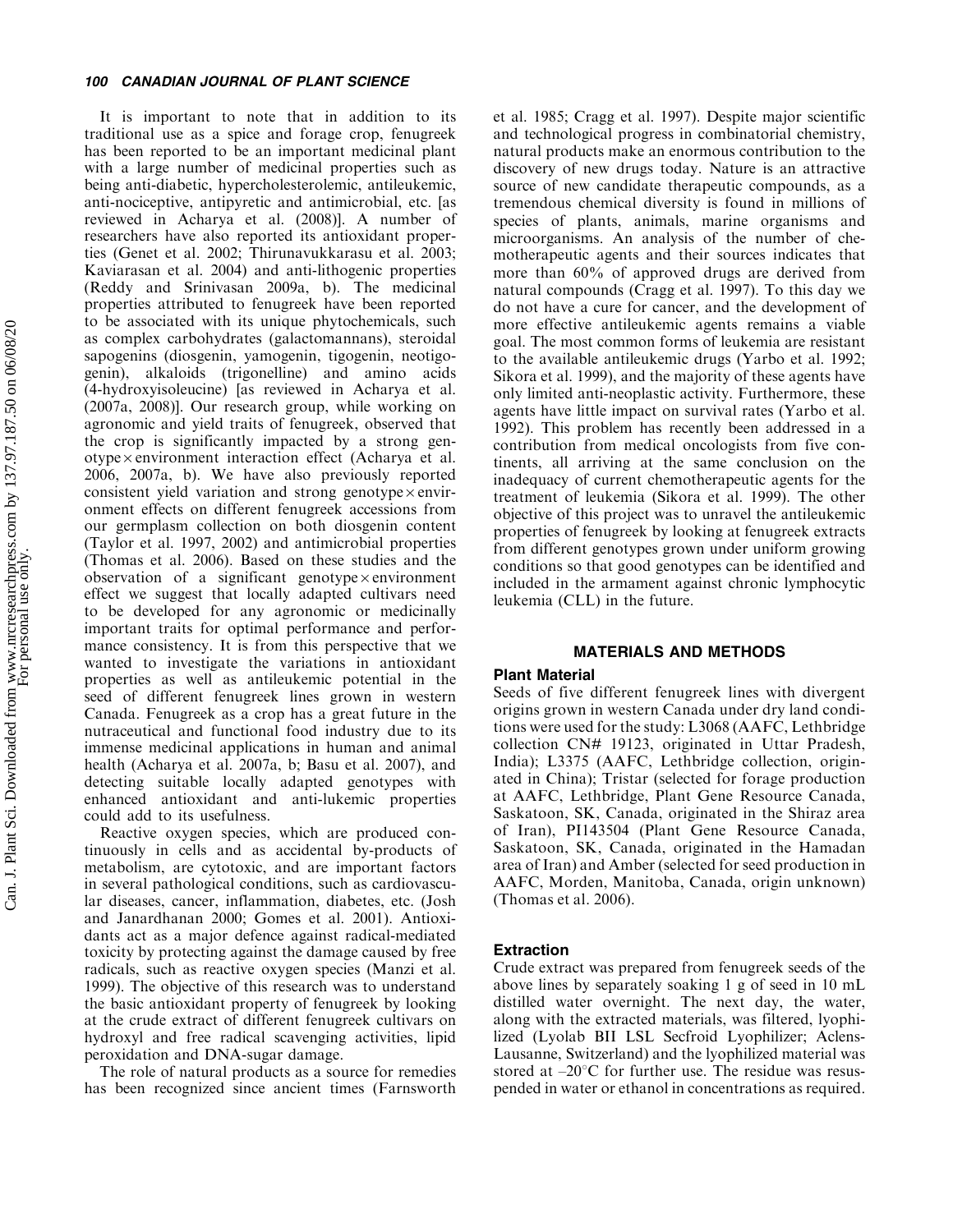## Assay of Hydroxyl Radical

Hydroxyl radicals  $(OH^{-})$  are generated from the  $Fe<sup>2+</sup>$ -ascorbate-EDTA-H<sub>2</sub>O<sub>2</sub> system (Fenton's reaction), which attack the deoxyribose and set off a series of reactions that eventually result in the formation of malondialdehyde (MDA), measured as a MDA- thiobarbituric acid (TBA) chromogen at 535 nm (Acharya et al. 2004; Halliwell et al. 1987). The reaction mixture (1 mL) containing deoxyribose (2.8 mM),  $KH_2PO_4$ -KOH (20 mM; pH 7.4), FeCl<sub>3</sub> (100  $\mu$ M), EDTA (104  $\mu$ M), H<sub>2</sub>O<sub>2</sub> (1 mM) and ascorbate (100  $\mu$ M) was incubated at  $37^{\circ}$ C for 1 h and colour developed as described above. The  $EC_{50}$  value of deoxyribose degradation by the crude extracts of different strains of fenugreek over the control was measured. Catechin was used as a positive control. All chemicals used for this and other assays were from Sigma.

#### Assay of Lipid Peroxidation

Lipid peroxidation was induced by the  $Fe<sup>2+</sup>$  ascorbate system in human red blood cells (RBC) and estimated as thiobarbituric acid reacting substances (TBARS) following previously published protocols (Buege and Aust 1978; Acharya et al. 2004). The reaction mixture contained RBC-packed cell  $(10^8 \text{ cells } mL^{-1})$  in Tris-HCl buffer (20 mM; pH 7.0) with  $CuCl<sub>2</sub>$  (2 mM), ascorbic acid (10 mM) and the crude extracts of fenugreek in a final volume of 1 mL. The reaction mixture was incubated at  $37^{\circ}$ C for 1 h. Lipid peroxidation was measured as MDA equivalent using trichloroacetic acid (TCA), TBA and HCl (TBA-TCA reagent: 0.375% wt/vol TBA; 15% wt/vol TCA and 0.25 N HCl) (Acharya et al. 2002, 2004). The incubated reaction mixture was mixed with 2 mL of TBA-TCA reagent and heated in a boiling water bath for 15 min. After cooling, the flocculent precipitate was removed by centrifugation at  $10000 \times g$  for 5 min. Finally, malondialdehyde concentration in the supernatant fraction was determined spectrophotometrically at 535 nm. The concentrations at which the reaction would be inhibited by 50%, the production of thiobarbituric acid reactive substances that is  $EC_{50}$  values, were calculated. Catechin, a synthetic antioxidant was used as a control.

#### 1, 1-Diphenyl-2-Picryl Hydrazyl Assay

The hydrogen atom or electron donation abilities of the corresponding extracts and a pure compound were measured from the bleaching of the purple-colour methanol solution of 1, 1-diphenyl-2-picryl hydrazyl (DPPH). This spectrophotometric assay uses the stable radical DPPH as a reagent (Cuendet et al. 1997; Burits and Bukar 2000; Turkoglu et al. 2006). One millilitre of various concentrations of the crude, boiled and ehanolic extracts was added to 4 mL of 0.004% methanol solution of DPPH. After 30 min of incubation at room temperature the optical density was read against

a blankat 517 nm. The scavenging ability was calculated as follows:

Scavenging ability (%)

$$
= (A_{control} - A_{sample}/A_{control}) \times 100
$$

Where A<sub>control</sub> is the absorbance of the control reaction (containing all reagents except the test compound), and Asample is the absorbance of the test compound.  $EC_{50}$  value is the effective concentration at which DPPH radicals were scavenged by 50% and were obtained by interpolation from linear regression analyses. Bbutylated hydroxylated toluene (BHT; 2, 6- ditertiary-butyl-4-methyl phenol; Merck) was used as the control.

#### DNA Sugar Damage Assay

The iron-II dependent DNA sugar damage inhibition values were reported as the TBA reacting species in the presence of crude extracts of different strains of fenugreek in comparison with their absence (control). The reaction mixture contained 0.5 mL calf thymus DNA (1 mg mL $^{-1}$  of 0.15 M NaCl), 0.5 mL sodium phosphate buffer (0.1 M; pH 7.4), 0.2 mL ferrous ammonium sulphate (4.8 mM), 1 mL of different extracts (100  $\mu$ g mL<sup>-1</sup> of ethanol) of fenugreek in a final volume of 2.2 mL. The reaction mixture was incubated for 1 h at  $37^{\circ}$ C in a water bath shaker. Then 1 mL 1% (wt/vol) TBA+1 mL 2.8% (wt/vol) TCA were added to the reaction mixture and kept in the boiling water bath for 15 min. The TBA reacting species (generated) were extracted into 2 mL n-butanol. The butanol extract was then centrifuged and fluorescence of the butanol layer was measured at 515 nm (excitation) and 555 nm (emission) (Halliwell and Gutteridege 1981; Imlay and Linn 1988).

## Cell Culture

Freshly isolated CLL B-cells were resuspended at a density of  $0.8 - 1.2 \times 107$  cells mL<sup>-1</sup> in RPMI-1640 cell culture medium supplemented with 10% heatinactivated foetal bovine serum, 100 U mL<sup> $-1$ </sup> penicillin, 0.1 mg  $mL^{-1}$  streptomycin, 2 mM L-glutamine and 1 mM sodium pyruvate (Invitrogen, Carlsbad, CA) and cultured at  $37^{\circ}$ C in a humified atmosphere containing 5%  $CO_2$  (Pal et al. 2000).

## Annexin V Staining

Freshly isolated CLL B cells were treated with different concentrations of fenugreek extracts. Cells were harvested and the percentage apoptosis was measured by flow cytometry after staining with flouresceinconjugated annexin-V and propidium iodide (PI) (Pal et al. 2004). Five concentrations  $(5, 10, 25, 50, 100, \mu g)$  $mL^{-1}$ ) of crude extract were used on five different cultivars of fenugreek seed. Chronic lymphocytic leukemia  $(n=6)$  B cells were incubated with these crude extracts and then observed for the induction of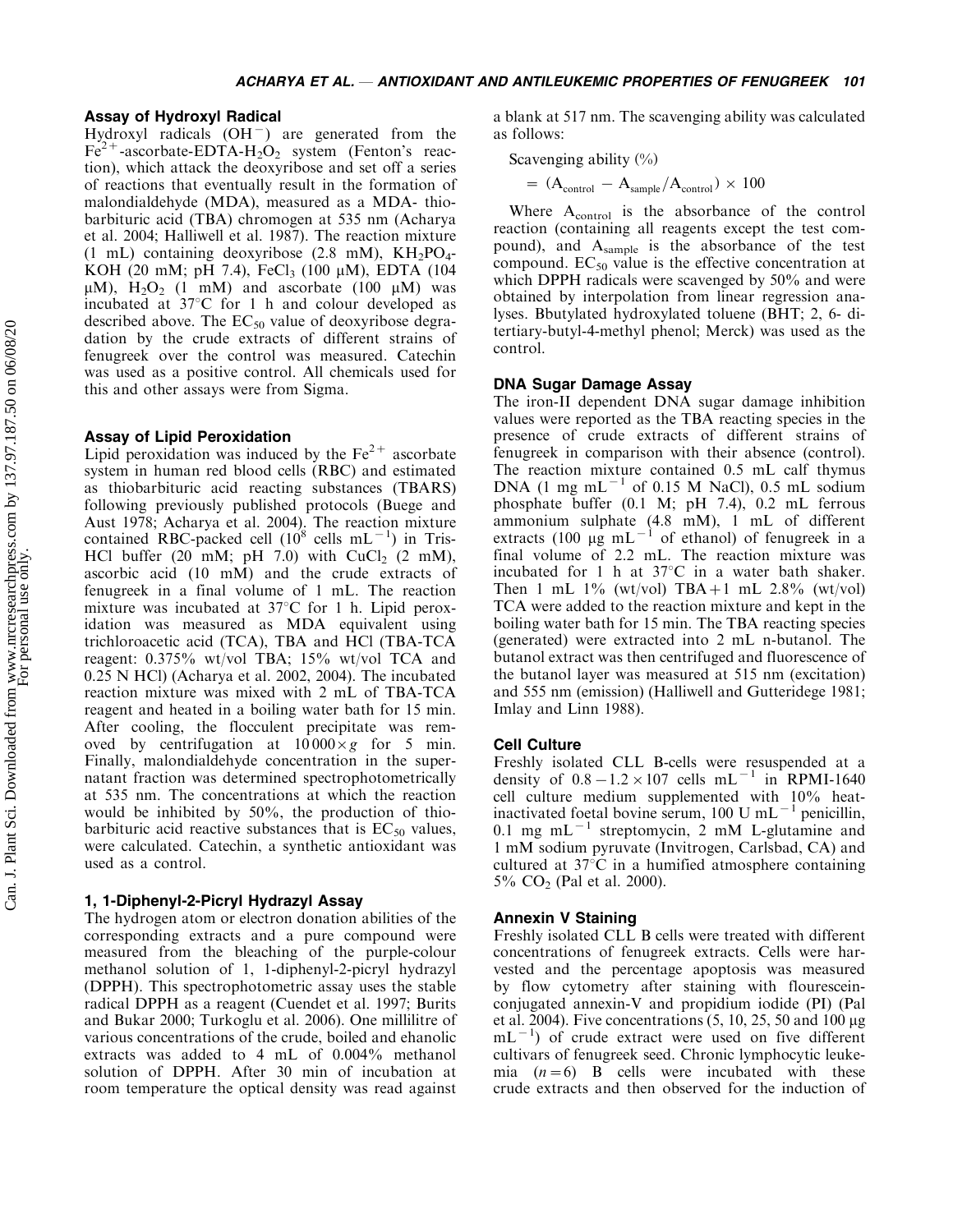apoptosis. Viable cells were scored as those that were negative for annexin V and PI. The percentage of apoptosis was calculated as the reduction in the number of viable cells between the treated and untreated samples.

#### Statistical Analysis

Results were subjected to statistical analysis using Student's t test. Data are presented, as mean $\pm$ SD. Comparisons between groups were made with the paired Student's *t*-test. Values of  $P < 0.05$  were considered statistically significant.

# RESULTS AND DISCUSSION

# Effect of Crude Extract on Hydroxyl Radical Scavenging Activity

When Ferric-EDTA was incubated with  $H_2O_2$  and ascorbic acid at pH 7.4, hydroxyl radicals were formed in free solution and were detected by their ability to degrade 2-deoxy-2-ribose into fragments that formed a pink chromogen up to heating with TBA at very low pH  $(\sim 0.2)$  (Aruoma et al. 1989). When the test extracts were added to the reaction mixture, they removed hydroxyl radicals from the sugar and prevented their degradation. All the crude extract of fenugreek lines showed potent hydroxyl radical scavenging activity (Table 1). The various extracts were effective in their ability to scavenge hydroxyl radicals in the following order of their  $EC_{50}$  value: Tristar > Amber  $\geq$  L3375 >  $PI143504 > L3068$ . All the values were significantly lower ( $P < 0.05$ ) than catechin (840 µg mL<sup>-1</sup>), a synthetic antioxidant. These results indicate that all the varieties are good scavengers for hydroxyl radicals. Shi et al. (1991) reported scavenging activity of hydroxyl radicals of caffeine and attributed the alleged anticarcinogenic properties of caffeine to this activity. Accordingly, it is anticipated that the moderate to high scavenging effect of fenugreek may have an anticarcinogenic effect and can thus be expected to show some antimutagenic properties.

#### Effect of Crude Extract on Lipid Peroxidation

Lipid peroxidation, a process induced by free radicals, leads to oxidative deterioration of polyunsaturated lipids. A free radical prefers to steal electrons from the lipid membrane of the cell, initiating a free radical attack on

the cell induced lipid peroxidation in polyunsaturated lipid rich areas like brain and liver (Coyle and Puttfarcken 1993). In this study the inhibitory effect of the crude extract of different fenugreek lines on lipid peroxidation as measured by the  $EC_{50}$  values of crude extract of various lines of fenugreek were in the following order: Tristar > L3375 > PI143504 > Amber > L3068 ( $P < 0.01$ ) (Table 1). Among all the lines, only L3068 showed a higher  $EC_{50}$  value, i.e., a lower inhibitory activity for lipid peroxidation than the standard catechin. In general, polyphenols show much higher antioxidative activity  $(EC_{50} s)$  in the range of  $2.\overline{5} - 10 \,\mu\text{g mL}^{-1}$ ). Considering the nature of the active ingredients in fenugreek (carbohydrates and steroidal components), this is not surprising. Also, the nature of the materials may affect their bioavailability, we are not sure of the plasma levels, and whether these components may show any significant antioxidative activity in vivo. Lipid peroxidation inactivates cellular components and thereby plays a key role in oxidative stress in biological systems. Several toxic by-products of lipid peroxidation can damage other biomolecules, including DNA, although these biomolecules are distant from the site of their generation (Box and Maccubbin 1997).

# Free Radical Scavenging Activities of Crude Extract by DPPH Assay Technique

DPPH is a stable free radical possessing a characteristic absorbance at 517 nm, which decreases significantly on exposure to radical scavengers by providing a hydrogen atom or electron donation to become a stable diamagnetic molecule (Dash et al. 2005). The use of a stable DPPH radical has the advantage that it is unaffected by side reactions, such as enzyme inhibition and metal chelation (Wettasinghe and Shahidi 1999) and thus is a reliable measure of radical scavenging activity of the fenugreek extracts.

The radical scavenging activities of crude extracts from five different fenugreek lines are presented in Fig. 1. Results are expressed as the ratio of percentage of sample absorbance decrease and the absorbance of DPPH solution in the absence of extract at 517 nm. The DPPH radical scavenging activity of crude extracts of five different fenugreek lines were expressed as  $EC_{50}$ value. The radical scavenging activities ( $EC_{50}$  values) of

Table 1. In vitro hydroxyl radical scavenging and inhibition of lipid peroxidation assays as measured by  $\text{EC}_{50}$  (µg mL $^{-1}$ ) on the crude extracts of fenugreek genotypes

|                                                              | Fenugreek genotypes                |                                  |                                  |                                  |                                  |                                  |
|--------------------------------------------------------------|------------------------------------|----------------------------------|----------------------------------|----------------------------------|----------------------------------|----------------------------------|
|                                                              | L3068                              | L3375                            | Tristar                          | PI143504                         | Amber                            | Standard (catechin)              |
| Scavenging of OH radical<br>Inhibition of lipid peroxidation | $648.1 + 85.1^z$<br>$598.9 + 30.0$ | $528.5 + 49.4$<br>$280.7 + 36.8$ | $502.4 + 76.1$<br>$267.6 + 12.5$ | $549.8 + 73.0$<br>$297.8 + 55.0$ | $526.5 + 56.9$<br>$312.9 + 40.5$ | $840.0 + 45.0$<br>$450.0 + 25.0$ |

<sup>z</sup>Values are the means  $\pm$  SD from three independent observations, each in triplicate.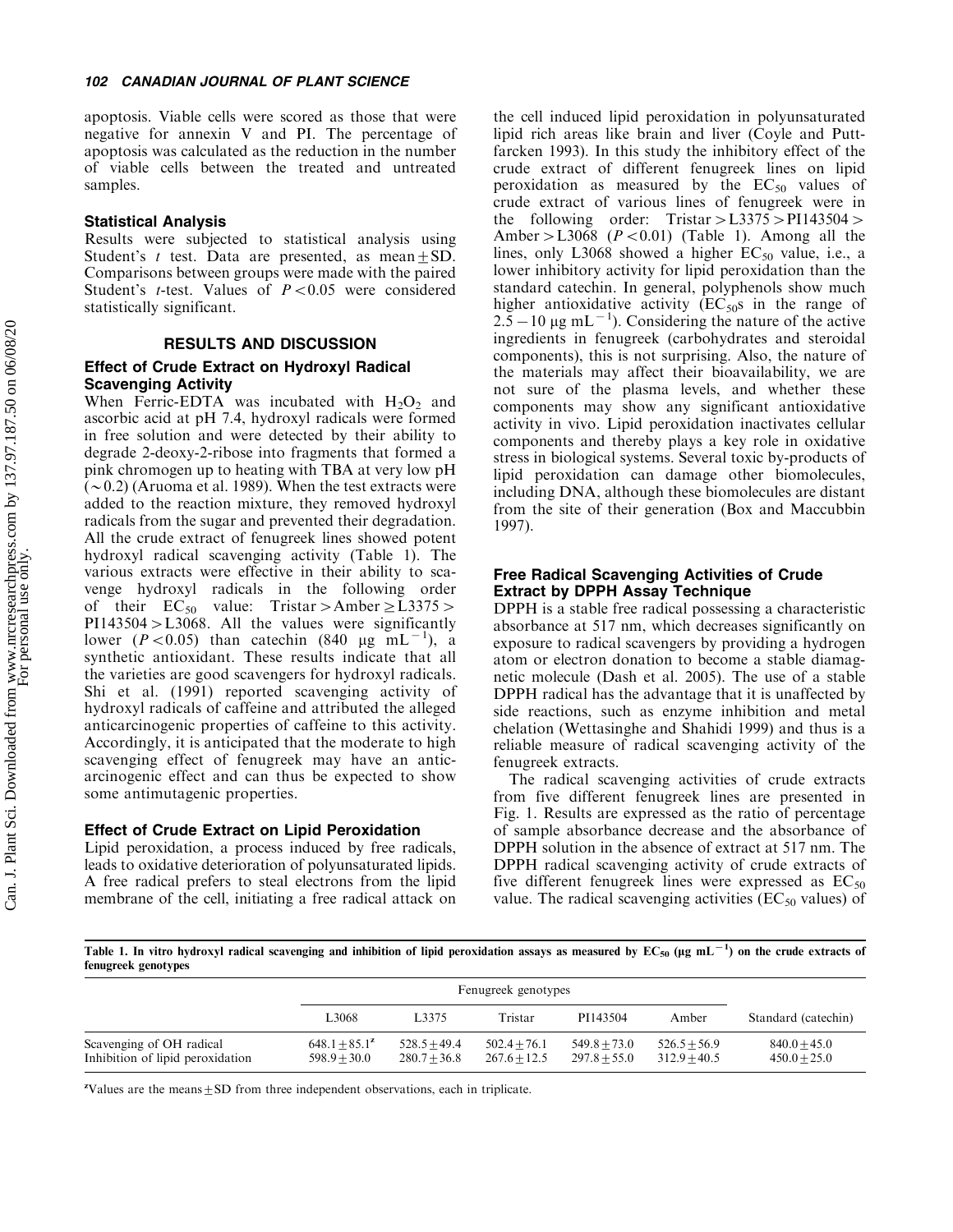

Fig. 1. The 1, 1-diphenyl-2-picrylhydrazyl (DPPH) radical scavenging capacity of crude extracts of five fenugreek genotypes. Results are mean $\pm$ SD of three separate experiments, each in triplicate.

extracts were observed to be in the following order: L3375 (34.10  $\pm$  3.21 µg mL<sup>-1</sup>) > Tristar (35.90  $\pm$  2.05 µg  $mL^{-1}$ ) > PI143504 (36.51  $\pm$ 4.01 µg mL<sup>-1</sup>) > Amber  $(39.99 \pm 5.00 \text{ \mu g} \text{ mL}^{-1})$  > L3068 (48.05  $\pm$  4.63  $\mu$ g  $mL^{-1}$ ). The EC<sub>50</sub> values for all the fenugreek lines grown in western Canada were significantly lower  $(P<0.01)$  than that of standard synthetic antioxidant BHT (EC<sub>50</sub> = 85.70  $\pm$  3.40 µg mL<sup>-1</sup>) indicating that fenugreek extracts have a better ability to protect from impact of free radicals than BHT.

#### Effect of Crude Extract on DNA Sugar Damage

DNA is also a major target of free-radical-induced damage. Under physiological conditions, the constant and endogenous rate of production of free radicals may lead to minimal DNA damage, which is needed to induce the defensive systems and DNA repair mechanisms. However, if the production of free radicals increases, they may attack DNA at either the sugar (deoxyribose) or the base level, giving rise to a large number of toxic products. Attack at the sugar level ultimately leads to a strand break with terminal fragmented sugar residues (Imlay and Linn 1988). Protection by crude extracts of fenugreek against DNA damage was determined in terms of the damage of its deoxyribose sugar moiety. Although all the five extracts showed significant antioxidant activity, the crude extract of Tristar was the most effective (Fig. 2).  $EC_{50}$  values in DNA sugar damage assay were 589.57, 562.32, 505.57, 441.89 and 316.00 µg mL<sup>-1</sup> for Amber, L3375, L3068, PI143504 and Tristar, respectively.

From the above results it is clear that crude extract of Tristar fenugreek seed has good in vitro and ex vivo (lipid peroxidation test using RBC in test tubes) antioxidant activity, suggesting its therapeutic value for human health. Although the cultivar was developed for



Fig. 2. The inhibition of DNA-sugar damage by crude extract of five fenugreek genotypes. Results are mean $\pm$ SD of three separate experiments, each in triplicate.

forage production its seeds have medicinal value for several killer diseases.

# Apoptotic Effect of Fenugreek Seed Extract on CLL B Cells

To explore the antileukemic potential of crude extracts of fenugreek in chronic lymphocytic leukemia B cells, we conducted flow analysis. We examined the cytotoxic effects of fenugreek seed extracts varying in concentrations from 0 to 100  $\mu$ g mL<sup>-1</sup> (48-h treatment) on the CLL B cells. A dose-dependent induction of apoptosis was observed in CLL B cells treated with fenugreek seed extract (Fig. 3). Out of the five fenugreek lines, Amber and L3375 showed a robust antileukemic activity. Other lines, including Tristar, showed a modest effect as far as apoptosis of CLL B cells is concerned. The  $IC_{50}$  values of Amber and L3375 were 25.2 and 29.5  $\mu$ g mL<sup>-1</sup> , respectively. This preliminary study opens up the



Fig. 3. Induction of apoptosis by five fenugreek seed extracts at 48 h of induction as evidenced by Annexin-PI staining. Results are mean of three separate experiments, each in triplicate.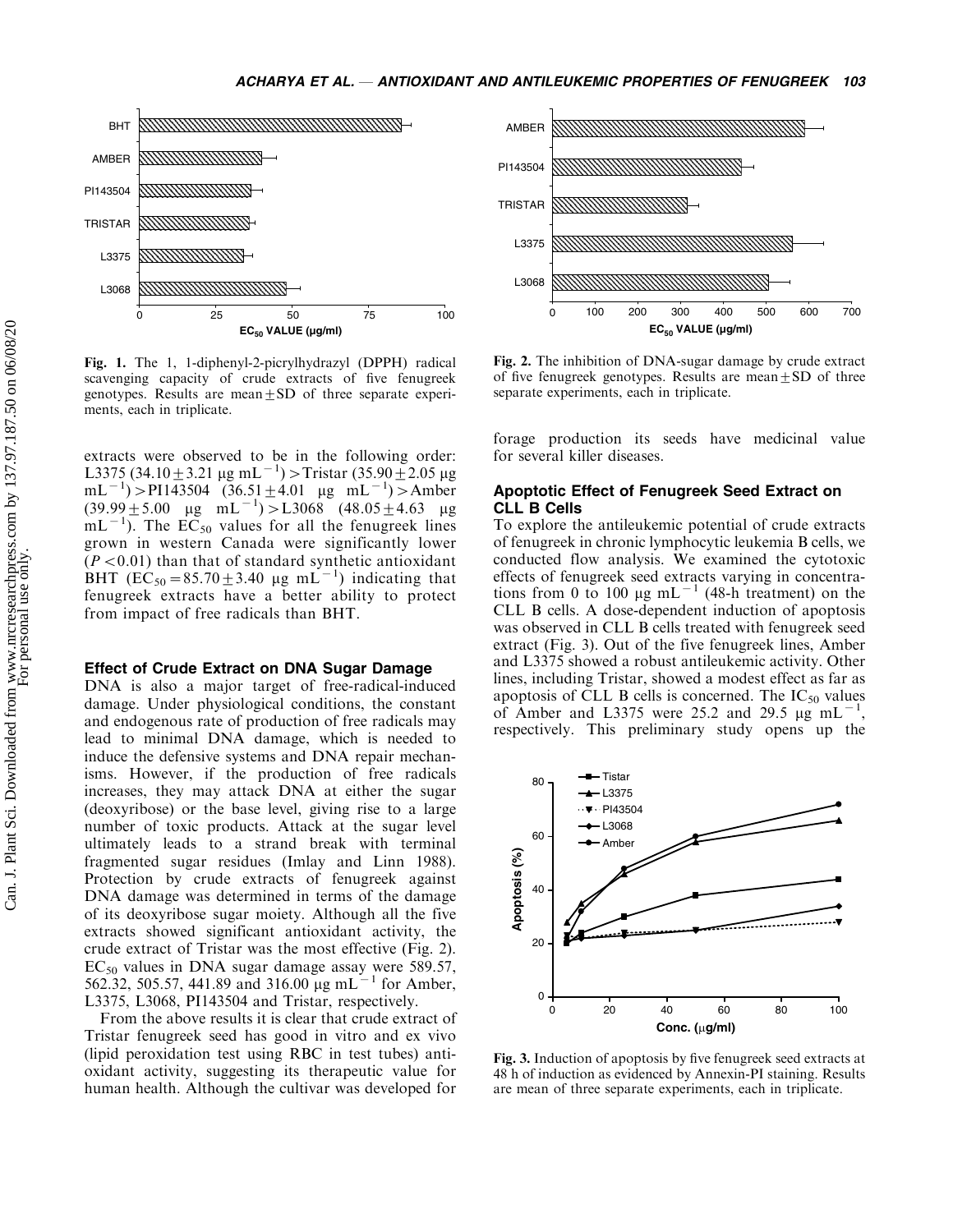possibility of some compounds present in western Canada grown Amber and L3375 seeds, which may be a potential drug for the treatment of CLL.

Finally we conclude that Tristar fenugreek shows great potential as a locally adapted cultivar suited to the dry land region of the prairies in western Canada for future nutraceutical use. Although our study is preliminary and needs to be validated by studies conducted over a few more years and locations, it is clear that the fenugreek seed has antioxidant and antileukemic (or anti-proliferative/cytotoxic) effects. More importantly the five fenugreek lines with diverse origin showed genotypic difference for both traits studied, indicating the possibility of genetic improvement of this crop through selection.

# ACKNOWLEDGEMENTS

The authors sincerely thank the field crew for their help in generating the lines in western Canada at Agriculture and Agri-Food Canada, and the graduate students and technicians at the University of Calcutta, India, for their time and help with the generation of biochemical data.

Acharya, K., Samui, K., Rai, M., Dutta, B. B. and Acharya, R. 2004. Antioxidant and nitric oxide synthase activation properties of Auricularia auricola. Indian J. Exp. Biol. 42: 538-540.

Acharya, K., Samui, K., Yonzone, P. and Mukherjee, S. 2002. Nutritional composition of two medicinally important mushrooms. Indian J. Appl. Pure Biol. 17: 144-146.

Acharya, S. N., Thomas, J. E. and Basu, S. K. 2008. Fenugreek (Trigonella foenum-graecum L.) an alternative crop for semiarid regions of North America. Crop Sci. 48: 841-853.

Acharya, S. N., Basu, S. K. and Thomas, J. E. 2007a. Medicinal properties of fenugreek (Trigonella foenum-graecum L.): a review of the evidence based studies. Pages  $81-122$  in S. N. Acharya and J. E. Thomas, eds. Advances in medicinal plant research. Research Signpost, Kerala, India.

Acharya, S. N., Basu, S. K. and Thomas, J. E. 2007b. Methods for the improvement of plant medicinal properties with particular reference to fenugreek (Trigonella foenum-graecum L.). Pages 491-512 in S. N. Acharya and J. E. Thomas, eds. Advances in medicinal plant research. Research Signpost, Kerala, India.

Acharya, S. N., Srichamoren, A., Basu, S., Ooraikul, B. and Basu, T. 2006. Improvement in the nutraceutical properties of fenugreek(Trigonella foenum-graecum L.). Songklanakarin J. Sci. Technol. 28: 1-9.

Aruoma, O. I., Laughton, M. J. and Halliwell, B. 1989. Carnosine, homocarnosine and anserine: could they act as antioxidants in vivo? Biochem. J. 264: 863-869.

Basu, S. K., Thomas, J. E. and Acharya, S. N. 2007. Prospects for growth in global nutraceutical and functional food markets: a Canadian perspective. Aust. J. Basic Appl. Sci. 1: 637-649.

Box, H. C. and Maccubbin, A. E. 1997. Lipid peroxidation and DNA damage. Nutrition 13: 920-921.

Buege, J. and Aust, D. S. 1978. Microsomal lipid peroxidation. Pages 302-306 in S. Fleisscher and L. Packer, eds. Methods in enzymology. Academic Press, New York, NY.

Burits, M. and Bucar, F. 2000. Antioxidant activity of Nigella sativa essential oil. Phytother. Res. 14: 323-328.

Coyle, J. T. and Puttfarcken, P. 1993. Oxidative stress, glutamate, and neurodegenerative disorders. Science 262: 689-695.

Cragg, G. M., Newman, D. J. and Snader, K. M. 1997. Natural products in drug discovery and development. J. Nat. Prod. 60: 52-60.

Cuendet, M., Hostettmann, K. and Potterat, O. 1997. Iridoid glucosides with free radical scavenging properties from Fagraea blumei. Helv. Chim. Acta 80: 1144-1152.

Dash, S., Nath, L. K., Bhise, S. and Bhuyan, N. 2005. Antioxidant and antimicrobial activities of Heracleum nepalense Don root. Trop. J. Pharm. Res. 4: 341-347.

Farnsworth, N. R., Akerele, O., Bingel, A. S., Soejarto, D. D. and Guo, Z. 1985. Medicinal plants in therapy. Bull. World Hlth. Org. 63: 965-981.

Genet, S., Kale, R. K. and Baquer, N. Z. 2002. Alterations in antioxidant enzymes and oxidative damage in experimental diabetic rat tissue; effect of vanadate and fenugreek (Trigonella foenum-graecum). Mol. Cell Biochem. 236: 7-12.

Gomes, A. J., Lunardi, C. N., Gonzalez, S. and Tedesco, A. C. 2001. Antioxidant action of Polypodium leucotomos extract and Kojic acid: Reactions with reactive oxygen species. Braz. J. Med. Biol. Res. 34: 1487-1494.

Halliwell, B. and Gutteridge, J. 1981. Formation of a thiobarbituric-acid-reactive substance from deoxyribose in the presence of iron salts. The role of superoxide and hydroxyl radicals. FEBS Letts. 128: 347-352.

Halliwell, B., Gutteridge, J. M. L. and Aruoma, O. I. 1987. The deoxyribose method: A sample test tube assay for determination of rate constants for reactions of hydroxyl radicals. Anal. Biochem. 165: 215-219.

Imlay, J. and Linn, S. 1988. DNA damage and oxygen radical toxicity. Science 240: 1302-1309.

Josh, N. and Janardhanan, K. K. 2000. Antioxidant and antitumorous activity of Pleurotus florida. Curr. Sci 79: 941-943.

Kaviarasan, S., Vijayalakshmi, K. and Anuradha, C. V. 2004. Polyphenol-rich extract of fenugreek seeds protect erythrocytes from oxidative damage. Plant Food. Hum. Nutr. 59 (4): 143-147.

Manzi, P., Gambelli, L., Marconi, S., Vivanti, V. and Pizzoferrato, L. 1999. Nutrients in edible mushroom: An inter-species comparative study. Food Chem. 65: 477-482.

Pal, S., Chatterjee, M., Bhattacharyya, D. K., Bandhyopadhyay, S. and Mandal, C. 2000. Identification and purification of cytolytic antibodies directed against Oacetylated sialic acid in childhood acute lymphoblastic leukemia. Glycobiology 10: 539-549.

Pal, S., Ghosh, S., Bandyopadhyay, S., Mandal, C. N., Bandhyopadhyay, S., Bhattacharya, D. K. and Mandal, C. 2004. Differential expression of 9-O-acetylated sialoglycoconjugates on leukemic blasts: a potential tool for long-term monitoring of children with acute lymphoblastic leukaemia. Int. J. Cancer. 11: 270-277.

Petropoulos, G. A. 2002. Fenugreek - The genus Trigonella. Taylor and Francis, London, UK.

Reddy, R. L. R. and Srinivasan, K. 2009a. Fenugreek seeds reduce atherogenic diet-induced cholesterol gallstone formation in experimental mice. Can. J. Physiol. Pharmacol. 87: 933-943.